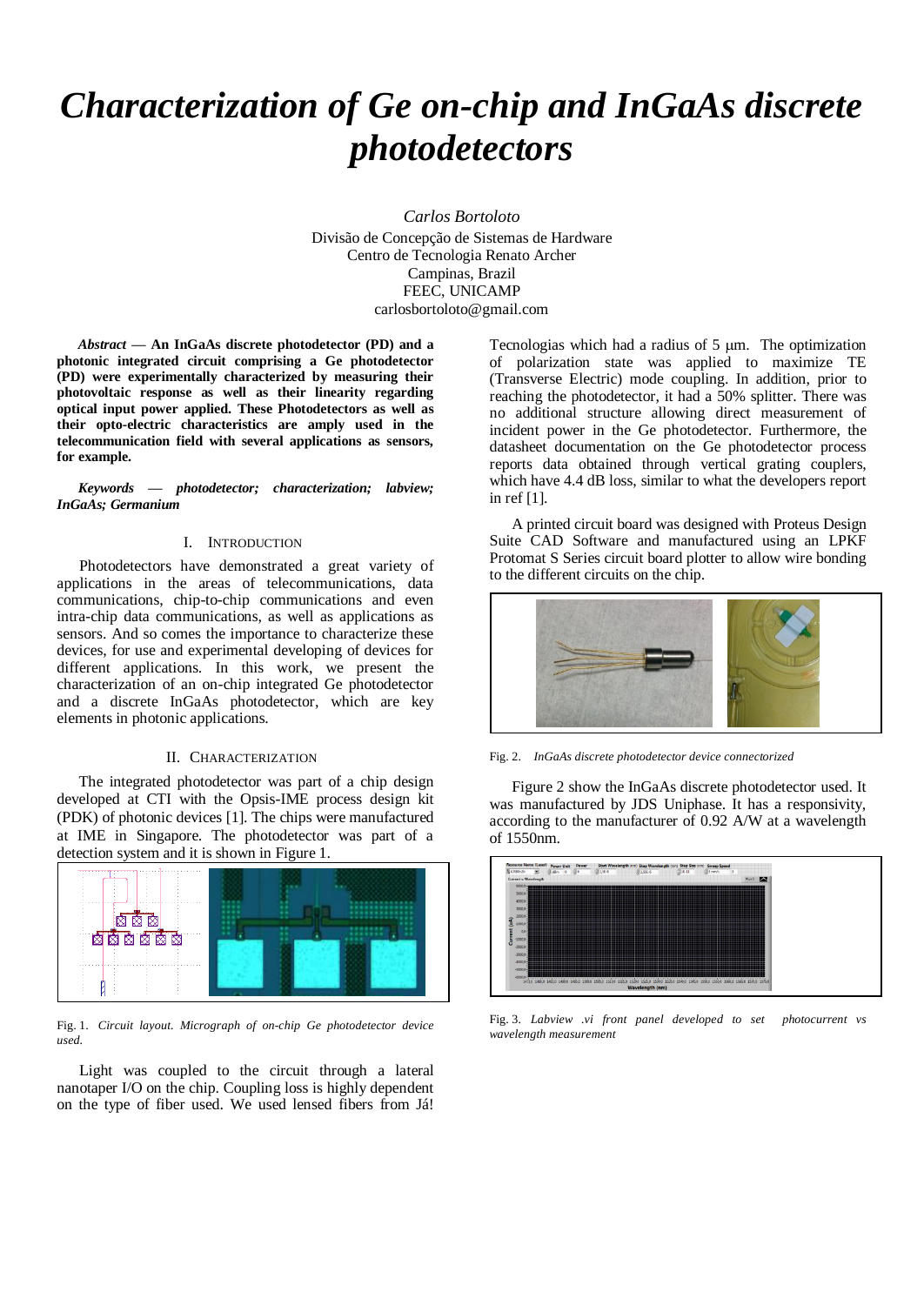

Fig. 4. *Labview .vi block diagram developed to measure photocurrent vs wavelength*

A vi (virtual instrument – labview's .vi file), shown in figures 3 and 4, was developed in the Labview software environment to perform measurements using a National Instrument's Data Acquisition device (NI DAQ), in sync, with a tuneable laser and optical power sensor (models 81980A and 81636B, respectively) from Keysight Technologies. A precision source and measurement equipment (model B2902A), also from Keysight, was used to apply a bias voltage to the photodetector.

Using basic sub vi's provided by the laser's manufacturers, it was possible, at first, to perform wavelength sweeps, acquiring optical power. Then, through the NI DAQ it was possible to measure the current of the biased photodetector while the laser performed a wavelength scan. The rate of acquisition of electrical current was set so that each sample was acquired for every wavelength step of the tuneable laser.

Figure 3 shows the front panel of the developed vi. It has controls to set the optical power, start and stop wavelengths, wavelength step size of the laser and sweep speed, as well as a graph of current vs. wavelength to show the results, which can also be exported to Microsoft Excel.

A 5V voltage was applied to the PD as the laser performed a sweep, starting at 1525nm, and photogenerated current was measured for each wavelength step of 0.1nm. The result is seen on figure 5 and agrees with the manufacturers data, presenting a constant response in this wavelength.



Fig. 5. *Photocurrent of the InGaAs PD in mA as the tuneable laser is scanned from 1525 to 1575nm with 5V reverse bias applied*

We applied different optical power input values on both photodetectors, a tuneable laser was used to set the optical power at a wavelength of 1550nm. At each optical power value set, a reverse voltage was applied while measuring the photogenerated current through the pin junction.

Figure 6 shows the photovoltaic response of the integrated Ge photodetector for three different optical power inputs, starting at -0.2V. The vertical scale is in mA.



Fig. 6. *Photocurrent response of Ge on-chip photodetector as the applied reverse voltage is varied from -0.2 to 2V for 6dBm, 8dBm and no optical power input (dark).*

Figure 7 shows the photocurrent response from the InGaAs photodetector with varying reverse voltage, starting at -1.5V, with the same input optical power values set in the Ge PD measurements. It is possible to see that the InGaAs PD has a response that spans a greater voltage interval, having the 8dB curve only hitting its constant value of about 6.2mA around 2V while the Ge PD does it at around 0V for the same optical power input.



Fig. 7. *Photocurrent response of InGaAs photodetector as the applied reverse voltage is varied from -1.5 to 2V for diferent optical power input values.*

It is possible to see that the InGaAs PD conducting threshold is more sensible to changes in optical power input, going from 1 to 1.8V reverse as optical power increases from 6 to 8dB, whereas the Ge shows practically no variation. Both photodetectors present a gain of +50% in the same optical power interval.



Fig. 8. *Linearity of PD photogenerated current in mA and optical power in mW with applied reverse voltage of 5V*

Figure 8 shows the linearity of input optical power and photogenareted current of the InGaAs PD. The graph scales are in mA and mW. It gives the responsivity of the photodetector to be constant at 1550nm, as expected, being aproximately 1.01 A/W. This deviation from the